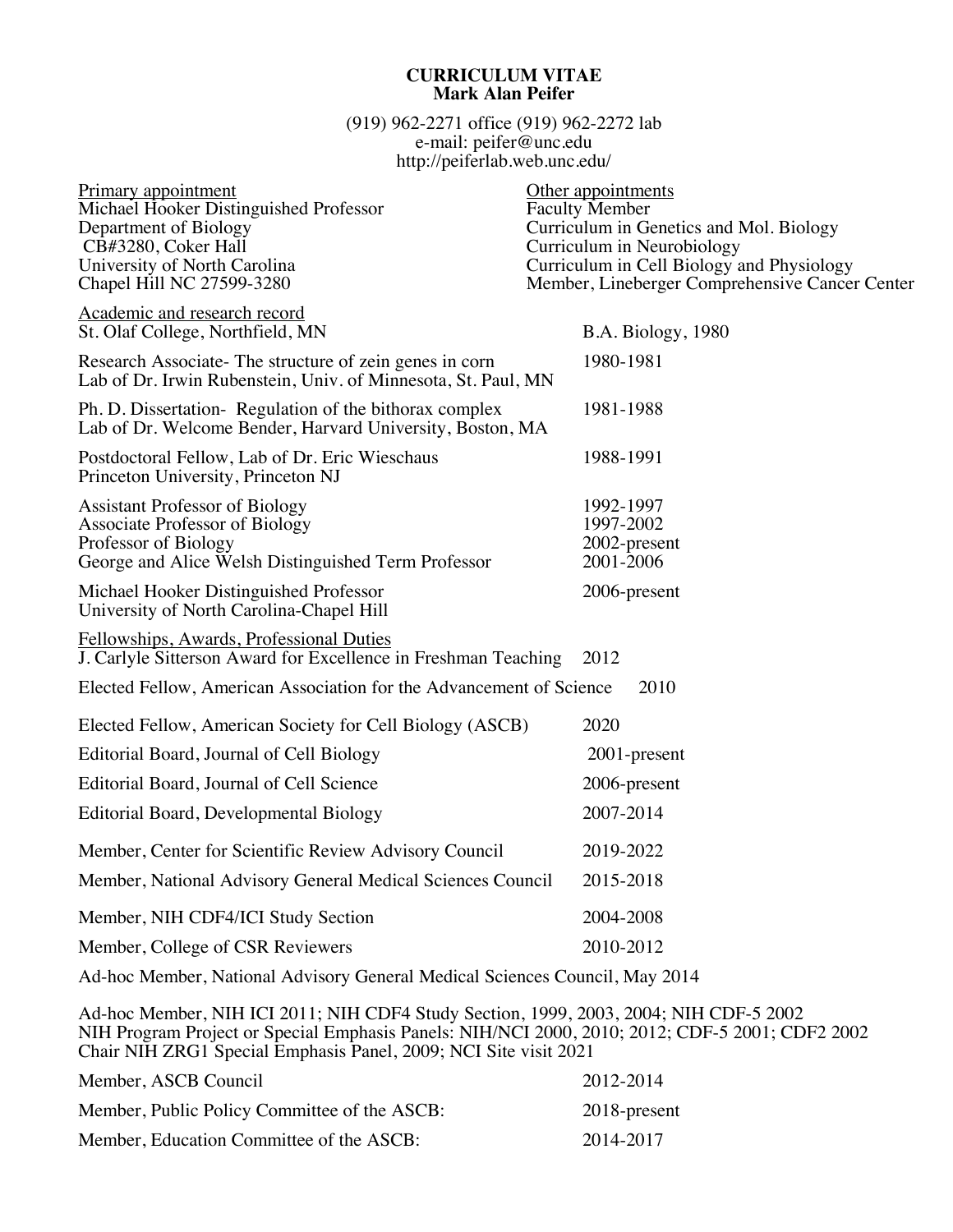Member, International Affairs Committee of the ASCB: 2006-2010

President, Fly Board 2019-2020 (represents Drosophila community and organizes North American Drosophila Conference)

Co-PI and Steering Committee member of the Promoting Active Learning and Mentoring (PALM) Network, an NSF funded program to to increase the use of active learning in undergraduate lecture courses by creating funded matches between experienced mentors and fellows. 2014-2019

| Presented the Keynote Lecture,<br>Gordon Conference, Cell Contact and Adhesion                                           | June 2011          |
|--------------------------------------------------------------------------------------------------------------------------|--------------------|
| Hooker Distinguished Professor                                                                                           | July 2006-present. |
| George and Alice Welsh Distinguished Term Professor                                                                      | 2001-2006          |
| Presented the Keynote Lecture,<br>Keystone Symposium, Intercellular Junctions                                            | February 2000      |
| Recipient of 1999 Phillip and Ruth Hettleman Prize for Artistic<br>and Scholarly Achievements by Young Faculty at UNC-CH | 1999               |
| US Army Breast Cancer Research Program<br>Career Development Award                                                       | 1998-2002          |
| Searle Scholar                                                                                                           | 1992-1995          |
| National Institutes of Health Postdoctoral Fellowship                                                                    | 1988-1991          |
| National Science Foundation Predoctoral Fellowship                                                                       | 1981-1984          |
| Graduated Summa cum laude, Phi Beta Kappa,<br>and with Departmental Distinction in Biology                               | May 1980           |

Ongoing Research Support

1 R35 GM118096 (Mark Peifer, P.I) July 2016-August 2026

NIH/NIGMS

Regulating cell fate and shaping the body plan during morphogenesis and their alteration during oncogenesis<br>\$2.918.225 total costs

\$386,556 Direct Costs per year

This award is part of the new MIRA Program and thus does not have specific Aims. It supports all of our lab's work in studying cell adhesion, cytoskeletal regulation, Wnt signaling and genome stability. It thus replaced both of the NIH R01 Awards below.

Past Research Support

5 R01 GM47857-23 Mark Peifer, P.I. January 2013-December 2017 NIH/NIGMS

Cell adhesion, signal transduction, and cytoskeletal regulation in *Drosophila* . The major goals of this project were to determine how cadherin-based cell adhesion is regulated, and how adhesion and cytoskeletal dynamics are coordinated.

2 RO1 GM672365-09 Mark Peifer, PI August 2013-July 2018 NIH/NIGMS

A model system to study the tumor suppressor APC

The major goals of this grant were to examine the roles of *Drosophila* APC2 in Wingless signaling and cytoskeletal regulation.

**Publications** 

158. Yu-Kemp, H.-C., Szymanski, R.A., Cortes,D.B., Gadda, N.C., Lillich, M.I., Maddox, A.S., and Peifer, M. (2021) Micron-scale supramolecular myosin arrays help mediate cytoskeletal assembly at mature adherens junctions. Journal of Cell Biology, in press.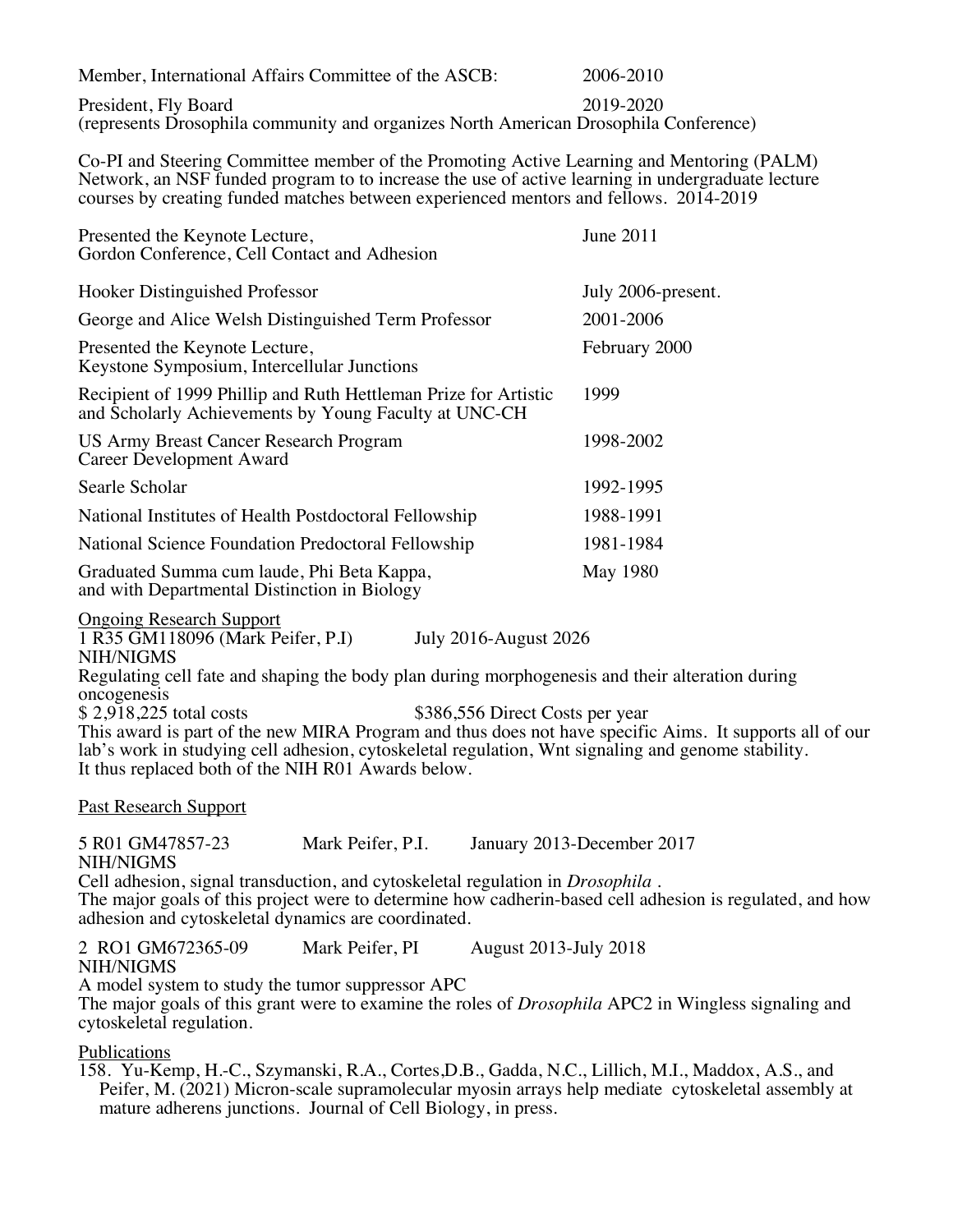- 157. Perez-Vale, KZ., Yow, K,D., Johnson, R, I,. Byrnes, A.E., Finegan, T.M., Slep, K.C., and Peifer, M. (2021) Multivalent interactions make adherens junction-cytoskeletal linkage robust during morphogenesis. Journal of Cell Biology, in press.
- 156. Peifer, M. (2021). Looking back on a life of unacknowledged privilege and a call to action.
- Molecular Biology of the Cell Molecular Biology of the Cell 32:1081-1085 . 155. Rogers, E.M., Allred, S.C., and Peifer, M. (2021). Abelson kinase's intrinsically disordered region plays essential roles in protein function and protein stability. Cell Communication and Signaling 9:27.
- 154. Perez-Vale, K.Z, and Peifer, M. (2020). Orchestrating morphogenesis: building the body plan by
- cell shape changes and movements. Development 147, dev191049.<br>153. Schmidt, A., and Peifer, M. (2020). Scribble and Dlg organize a protection racket to ensure apical-<br>basal polarity. Proc. Nat. Acad Sci. USA 117, 13188-131
- M.B., Peifer, M. (2020). Wnt Regulation: Exploring Axin-Disheveled interactions and defining mechanisms by which the SCF E3 ubiquitin ligase is recruited to the destruction complex. Molecular
- Biology of the Cell 31, 992-1014. 151. Yu-Kemp, H.-C., and Peifer, M. (2020). Good fences make good neighbors: Crumbs regulates Rho-kinase dynamics to assemble a tissue boundary. Developmental Cell 52, 255-256.
- 150. Peifer, M. (2020). "The Eighth Day of Creation": looking back across 40 years to the birth of molecular biology and the roots of modern cell biology. Molecular Biology of the Cell 31, 81-86. 149. Bonello, T.T., Choi, W., and Peifer, M. (2019). Scribble and Discs-large direct initial assembly
- and positioning of adherens junctions during establishment of apical-basal polarity. Development 146,
- pii: dev180976.<br>148. Spracklen, A.J., Thornton-Kolbe, E.M., Bonner, A.N., Florea, A., Compton, P.J., Fernandez-<br>Gonzalez, R., and Peifer, M. (2019). The Crk adapter protein is essential for Drosophila embryogenesis where it regulates multiple actin-dependent morphogenic events. Molecular Biology of the Cell 30, 2399-2421. 147. Manning, L.A., Perez-Vale, K.Z., Schaefer, K.N., Sewell, M.T., Peifer, M. (2019). The Drosophila
- Afadin and ZO-1 homologs Canoe and Polychaetoid act in parallel to maintain epithelial integrity when challenged by adherens junction remodeling. Molecular Biology of the Cell 30, 1938-1960. 146. Poulton, J.S., McKay, D.J., Peifer, M. (2019). Centrosome Loss Triggers a Transcriptional
- Program To Counter Apoptosis-Induced Oxidative Stress. Genetics 212, 187-2011. doi: 10.1534/genetics.
- 145. Schaefer, K.N., and Peifer M. (2019). Wnt/Beta-catenin signaling regulation and a role for biomolecular condensates. Developmental Cell 48, 429-444. 144. Bonello, T.T. and Peifer, M. (2019). Scribble: A master scaffold in polarity, adhesion,
- 
- synaptogenesis and proliferation. Journal of Cell Biology 218, 742-756. 143. Manning, L.A., and Peifer, M. (2019). Getting into shape: tissue tension drives oriented cell
- divisions during organogenesis. EMBO Journal 38, e101246.<br>142. Perez-Vale, K.Z., and Peifer, M. (2018). Modulating Apical-Basal Polarity by Building and<br>Deconstructing a Yurt. Journal of Cell Biology 217: 3772-3773.
- 141. Schaefer, K.N., Bonello, T.T., Zhang, S., Williams, C.E., Roberts, D.M., McKay, D.J, and Peifer, M. (2018). Supramolecular assembly of the beta-catenin destruction complex and the effect of Wnt
- signaling on its localization, molecular size, and activity in vivo. PLoS Genetics 14:e1007339.<br>140. Fadero, T.C., Gerbich, T.M., Rana, K., Suzuki, A., DiSalvo, M., Schaefer, K.N., Heppert, J.K.,<br>Boothby, T.C., Goldstein, P.S. (2018). LITE microscopy: Tilted light-sheet excitation of model organisms offers high resolution
- and low photobleaching. Journal of Cell Biology 217, 1869-1882. 139. Bonello, T.T., Perez-Vale, K.Z., Sumigray, K.D., and Peifer, M. (2018) Rap1 acts via multiple mechanisms to position Canoe/Afadin and adherens junctions and mediate apical-basal polarity establishment. Development 145, dev157941.
- 138. Peifer M. (2017). The argument for diversifying the NIH grant portfolio. Molecular Biology of the Cell 28(22):2935-2940.
- 137. Gladfelter, A.S., and Peifer M. (2017). What your PI forgot to tell you: why you actually might want a job running a research lab. Molecular Biology of the Cell 28, 1724-1727. 136. Poulton, J.S., Cuningham, J.C., and Peifer, M. (2017). Centrosome and Spindle Assembly
- Checkpoint Loss Leads to Neural Apoptosis and Reduced Brain Size. Journal of Cell Biology 216, 1255-1265.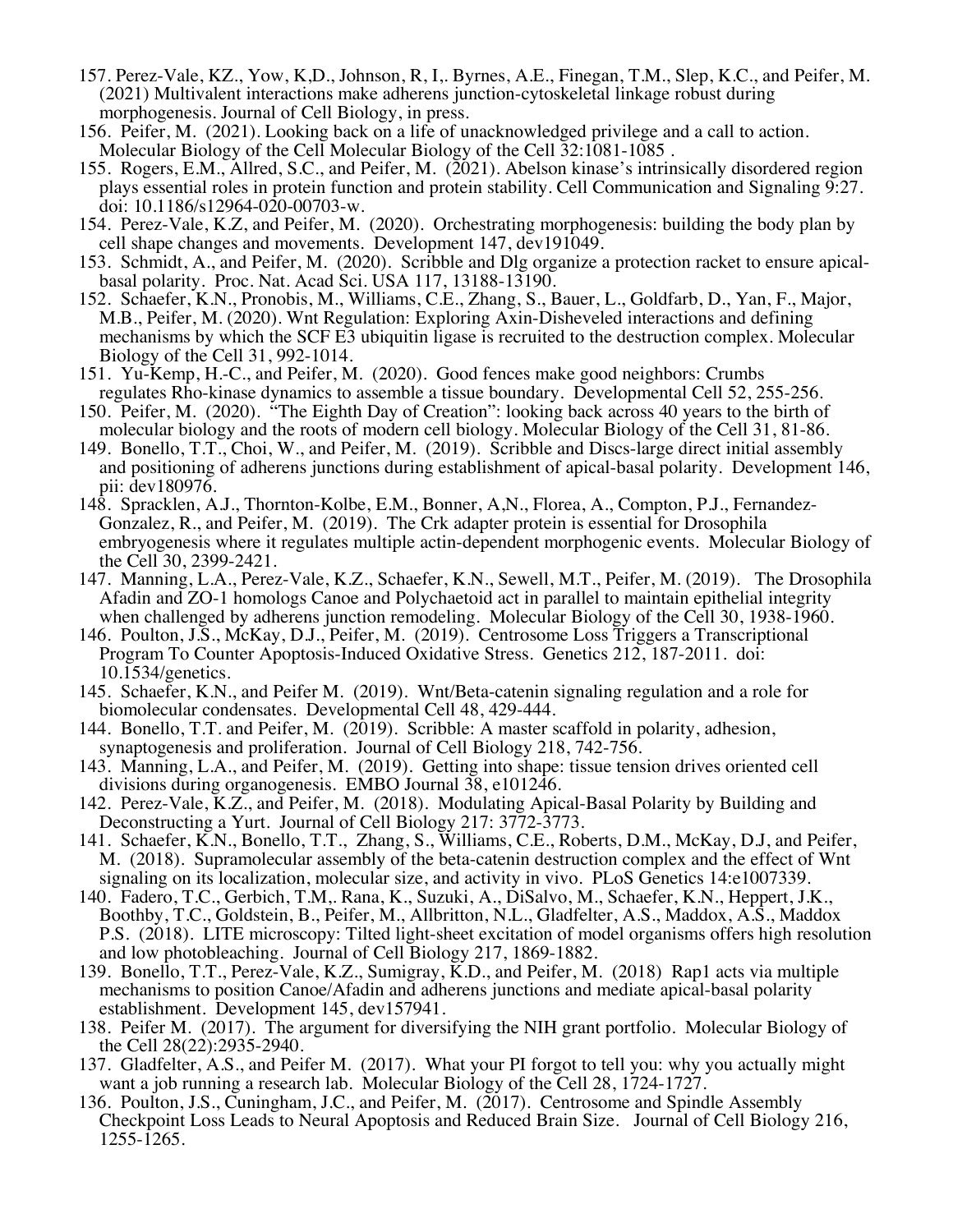- 135. Pronobis, M.I., Deuitch, N., Posham, V., Mimori-Kiyosue, Y. and Peifer, M. (2017). Reconstituting regulation of the canonical Wnt pathway by engineering a minimal βcatenin destruction machine. Molecular Biology of the Cell 28:41-53
- 134. Pronobis, M.I., Deuitch, N., and Peifer, M. (2016). The Miraprep: A protocol that uses a Miniprep
- kit and provides Maxiprep yields. PLoS One 11, e0160509. 133. Rogers, E.M., Spracklen, A.J., Bilancia, C.G., Sumigray, K.D., Allred, S.C., Nowotarski, S.N., Schaefer, K. N., Ritchie, B.J., and Peifer, M. (2016). Abelson kinase acts as a robust, multifunctional scaffold in regulating embryonic morphogenesis. Molecular Biology of the Cell 27, 2613-2631.
- 132. Choi, W., Acharya, B.R., Peyret, G., Fardin, M-A. Mège, R-M., Ladoux, B., Yap, A.S., Fanning, A.S., Peifer, M. (2016). Remodeling the zonula adherens in response to tension and the role of afadin in this response. Journal of Cell Biology 213, 243-60.
- 131. Spracklen, A.J., and Peifer, M. (2015). Actin and Apical Constriction: Some (Re)-Assembly Required. Developmental Cell 35, 662-4.
- 130. Pronobis, M.I., Rusan, N.M., and Peifer, M. (2015). A novel GSK3-regulated APC:Axin interaction regulates Wnt signaling by driving a catalytic cycle of efficient βcatenin destruction. eLife 4, e08022
- 129. Lerit, D.A., Jordan, H.A., Poulton, J.S., Fagerstrom, C.J., Galletta, B.J., Peifer, M., and Rusan, N.M. (2015). Interphase centrosome organization by the PLP-Cnn scaffold is required for centrosome function. Journal of Cell Biology 210, 79-97.
- 128. Poulton, J.S., Cuningham, J.C., and Peifer, M. (2014). Acentrosomal Drosophila epithelial cells exhibit abnormal cell division, leading to cell death and compensatory proliferation. Developmental
- Cell 30,731-45. 127. Nowotarski, S.H., McKeon, N., Moser, R.J., and Peifer, M. (2014). The actin regulators Enabled and Diaphanous direct distinct protrusive behaviors in different tissues during Drosophila development. Molecular Biology of the Cell 25, 3147-65.
- 126. Nowotarski, S.H., and Peifer, M. (2014). Cell Biology: A tense but good day for actin at cell-cell junctions. Current Biology 24, R688-90
- 125. Winkelman, J.D., Bilancia, C.G. Peifer, M., and Kovar, D.R. (2014). Ena/VASP Enabled is a highly processive actin polymerase tailored to self-assemble parallel-bundled F-actin networks with Fascin. Proceedings of the National Academy of Science USA 111, 4121-6.<br>124. Bilancia, C.G. , Winkelman, J.D., Tsygankov, D., Nowotarski, S.H., Sees, J.A., Comber, K., Evans,
- I., Lakhani, V., Wood, W., Elston, T.C., Kovar, D.R., and Peifer, M. (2014). Enabled negatively regulates Diaphanous-driven actin dynamics in vitro and in vivo. Developmental Cell 28, 394-408.
- 123. Tsygankov, D., Bilancia, C.G., Vitriol, E.A., Hahn, K.M,, Peifer, M.\*, Elston, T.C.\* (\*=cocorresponding). (2014) CellGeo: a Computational Platform for the Analysis of Shape Changes in Cells with Complex Geometries. Journal of Cell Biology 204, 443-460,
- 122. Manning A.J., Peters, K.A., Peifer, M.\*, and Rogers,  $SL.*.$  (\*=co-corresponding) (2013) Regulation of Epithelial Morphogenesis by the G-Protein Coupled Receptor Mist and its Ligand Fog.<br>Science Signaling 6, ra98.<br>121. Poulton, J.S., Mu, F.W., Roberts, D.M., and Peifer, M. (2013). APC2 and Axin promote mitotic
- 
- fidelity by facilitating centrosome separation and cytoskeletal regulation. Development 140, 4226- 4236. 120. Ellis, S.J., Goult, B.T.,, Fairchild, M.J.,, Harris, N.J., Long, J., Lobo, P., Czerniecki, S., Van Petegem, F., Schöck, F., Peifer, M., Tanentzapf, G. (2013) Talin autoinhibition is required for morphogenesis. Current Biology 23, 1825-33.
- 119. Choi, W., Harris, N. J., Sumigray, K.D., and Peifer, M. (2013). Rap1 and Canoe/afadin are essential for establishment of apical-basal polarity in the *Drosophila* embryo. Molecular Biology of the Cell 24, 945-963. 118. Gao, L., Shao, L., Higgins, C.D., Poulton, J.S., Peifer, M., Davidson, M.W., Wu, X., Goldstein, B.,
- and Betzig, E. (2012) Noninvasive Imaging of Three-Dimensional Dynamics in Thickly Fluorescent Specimens Beyond the Diffraction Limit. Cell 151, 1370-1385.
- 117. Sumigray, K.D. and Peifer, M. (2012) Cell shape by coercion: Par1 and aPKC put the squeeze on junctions. Developmental Cell 22, 907-908.
- 116. Roberts,D.M., Pronobis, M.I., Poulton, J.S., Kane, E.G., and Peifer, M. (2012) Regulation of Wnt signaling by the tumor suppressor APC does not require ability to enter the nucleus nor a particular cytoplasmic localization. Molecular Biology of the Cell, 23, 2041-56.
- 115. Pronobis, M.I., and Peifer, M. (2012) Wnt signaling: The many interfaces of  $\beta$ -catenin. Current Biology 22, R137-139.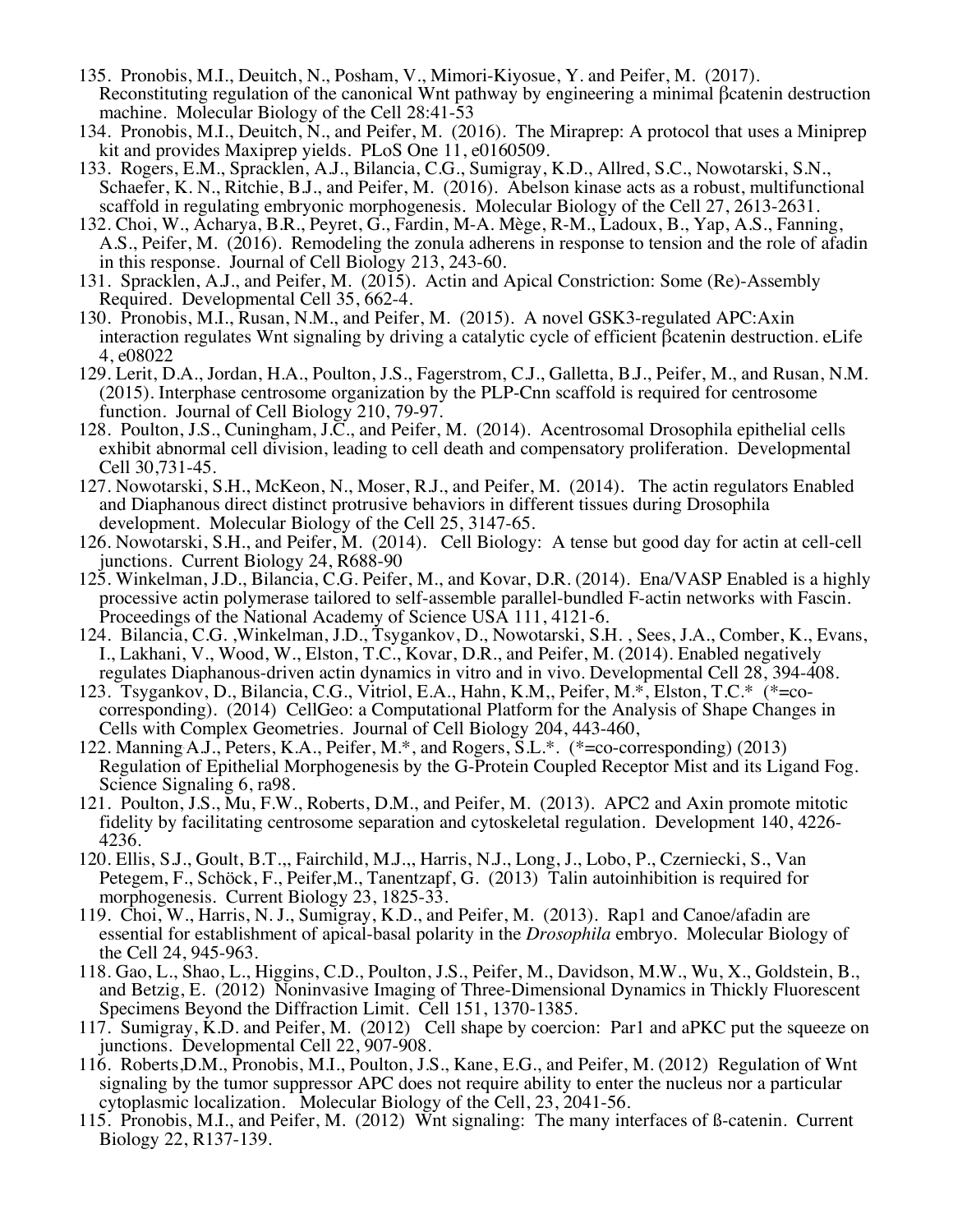- 114. Roberts,D.M., Pronobis, M.I., Alexandre, K.M., Rogers, G.C., Schneider, D.E., Jung, K-C., Poulton, J.S., McKay, D. J., ., and Peifer, M. (2012) Defining components of the ßcatenin destruction complex and exploring its regulation and mechanisms of action during development. PLoS One 7:
- e31284. 113. Choi, W. , and Peifer, M. (2011). Arranging a Cellular Checkerboard. Science 333, 1099-110.
- 112. Sawyer, J.K., Choi, W. , Jung, K.-C., He, L., Harris, N.J., and Peifer, M., (2011). A contractile actomyosin network linked to adherens junctions by Canoe/afadin helps drive convergent extension.<br>Molecular Biology of the Cell 22: 2491-2508.
- 111. Choi, W., Jung, K.-C., Nelson, K.S., Bhat, M.A., Beitel, G.J., Peifer, M., and Fanning, A.S. (2011). The single Drosophila ZO-1 protein Polychaetoid regulates embryonic morphogenesis in coordination
- with Canoe/Afadin and Enabled. Molecular Biology of the Cell 22: 2010-2030. 110. Roberts,D.M., Pronobis, M.I., Poulton, J.S., Waldmann, J.D., Stephenson, E.M., Hanna, S., and Peifer, M. (2011). Deconstructing the ßcatenin destruction complex: mechanistic roles for the tumor
- suppressor APC in regulating Wnt signaling. Molecular Biology of the Cell 22:1845-63. 109. Homem, C.C.F., and Peifer, M. (2009). Exploring the roles of Diaphanous and Enabled activity in shaping the balance between filopodia and lamellipodia. Molecular Biology of the Cell 20, 5138-5155.
- 108. Sawyer, J.K, Harris, N. J, and Peifer, M. (2009) Morphogenesis: Multitalented GTPases seeking new jobs. Current Biology 19, R985-7.. 107. Roeth, J.F., Sawyer, J.K., Wilner, D.A., and Peifer, M. (2009). Rab11 Helps Maintain Apical Crumbs and
- Adherens Junctions in the Drosophila Embryonic Ectoderm. PLoS One 4, e7634. .
- 106. Gates, J., ,Nowotarski,S.H., Yin, H., Mahaffey, J.P., Bridges, T., Herrera,C., Homem,C.C.F., Janody, F., Montell, D.J.and Peifer, M. (2009) Enabled and Capping protein play important roles in shaping cell behavior during Drosophila oogenesis. Developmental Biology 333:90-107.
- 105. Cadigan, K.M., and Peifer, M. (2009) Wnt Signaling from Development to Disease: Insights from Model Systems. Cold Spring Harb Perspect Biol 1, a002881 doi: 10.1101/cshperspect.
- 104. Sawyer, J.K., Harris, N.J., Slep, K.C., Gaul, U., and Peifer, M. (2009) The Drosophila afadin homolog Canoe regulates linkage of the actin cytoskeleton to adherens junctions during apical constriction. Journal of
- Cell Biology 186:57-73. 103. Harris, T.J.C., Sawyer, J.K., and Peifer, M. (2009). How the cytoskeleton helps build the embryonic body plan: Models of morphogenesis from Drosophila. Current Topics in Developmental Biology 89, 55-85.
- 102. Rogers,G.C., Rusan, N.M., Roberts,D.M., Peifer, M., and Rogers, S.L. (2009). The SCFSlimb ubiquitinligase regulates Plk4/Sak levels to block centriole reduplication. Journal of Cell Biology 184, 225-239.
- 101. Duncan, M.C., and Peifer, M. (2008). Regulating polarity by directing traffic: Cdc42 prevents adherens junctions from Crumblin' aPart. Journal of Cell Biology183: 971-974.
- 100. Rusan, N.M., Akong, K., and Peifer, M. (2008). Putting the model to the test: are APC proteins essential for neuronal polarity, axon outgrowth and axon targeting? Journal of Cell Biology 183, 203-212.
- 99. Rusan, N.M., and Peifer, M. (2008). Original CIN: reviewing roles for APC in chromosome instability. Journal of Cell Biology 181: 719-726. 98. Rogers, G.C., Rusan, N.M., Peifer, M.and Rogers, S.L. (2008). A Multi-Component Assembly Pathway
- Contributes to the Formation of Acentrosomal Microtubule Arrays in Interphase Drosophila cells. Molecular Biology of the Cell 19:3163-78.
- 97. Gottardi, C.J., and Peifer, M. (2008). Terminal regions of ß-catenin come into view. Structure 16, 336-338.
- 96. Homem, C.C.F., and Peifer, M. (2008) Diaphanous regulates myosin and adherens junctions to control cell contractility and protrusive behavior during morphogenesis. Development 135, 1005-1018.
- 95. Stevens, T L., Rogers, E M., Koontz, L. M., Fox, D. T., Homem, C. C.F., Nowotarski, S. H., Artabazon, N. B., and Peifer, M. (2008). Using Bcr-Abl to examine mechanisms by which Abl kinase regulates morphogenesis in Drosophila. Molecular Biology of the Cell 19 378-393.
- 94. Roberts, D.M., Slep, K.C., and Peifer, M. (2007). It takes more than two to tango: Dishevelled polymerization and Wnt signaling. Nature Structural and Molecular Biology 14, 463-465.
- 93. Gates, J., Mahaffey, J.P., Rogers, S.L., Emerson, M., Rogers, E.M., Sottile, S.L., Van Vactor, D., Gertler, F.B., and Peifer, M. (2007). Enabled plays key roles in Embryonic Epithelial Morphogenesis in Drosophila. Development 134, 2027-2039.
- 92. Harris, T.J.C., and Peifer, M. (2007). aPKC controls microtubule organization to balance adherens junction symmetry and planar polarity during development. Developmental Cell 12 727-738.
- 91. Rusan, N.M., and Peifer, M. (2007). A role for a novel centrosome cycle in asymmetric cell division. Journal of Cell Biology 177, 13-20.
- 90. Hayden, M.A., Akong, K., and Peifer, M. (2007). Novel roles for APC family members and Wingless/Wnt signaling during Drosophila brain development. Developmental Biology, 305, 358-376.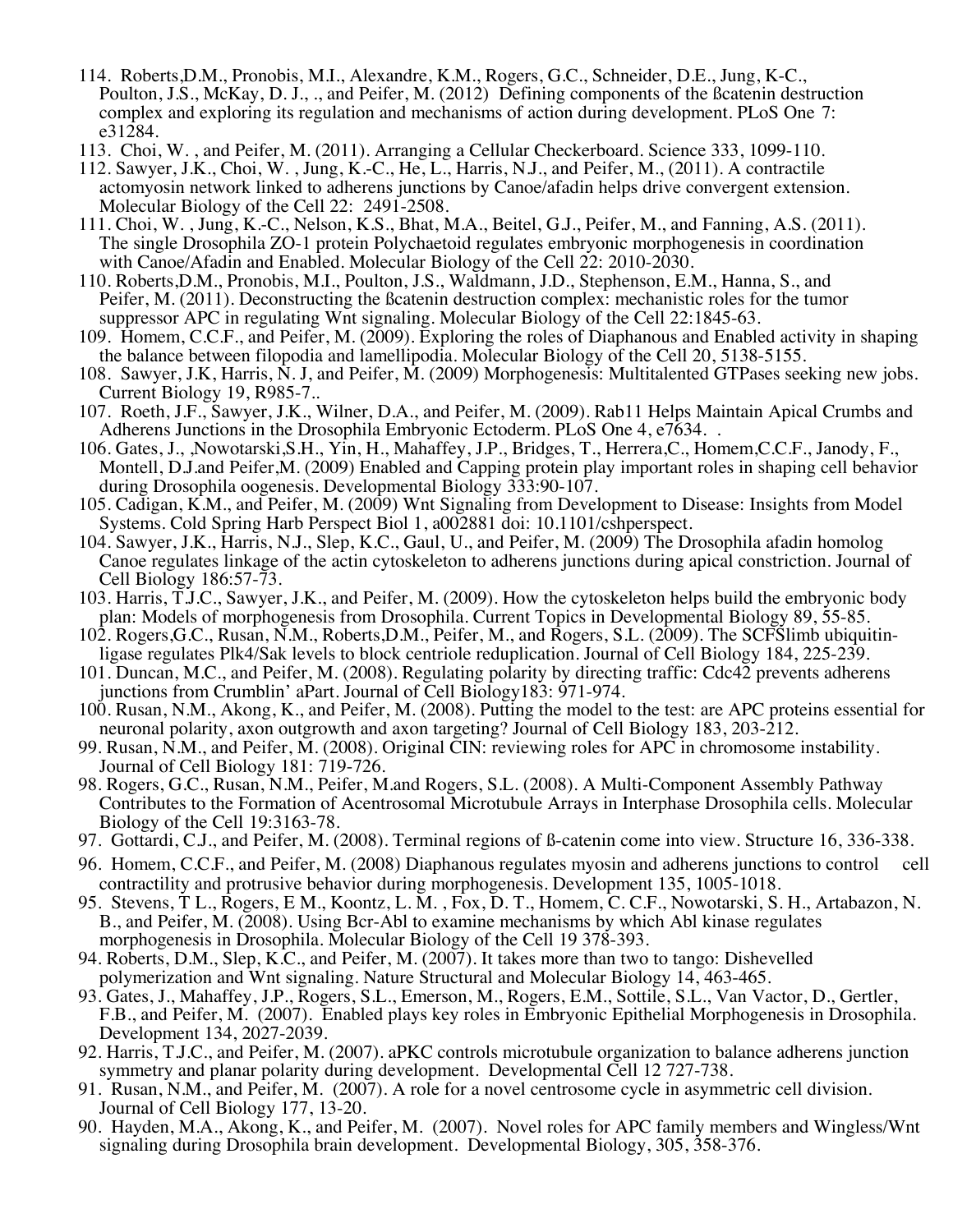- 89. Fox, D.T., and Peifer, M. (2007). Abelson kinase and RhoGEF2 regulate actin organization during cell constriction in Drosophila. Development 134, 567-578.
- 88. Fox, D.T., and Peifer, M. (2007). Cell adhesion: Separation of p120's powers? Current Biology 17, R24- R27.
- 87. McCartney, B.M., Price, M.H., Webb, R., , Hayden, M.A., Holot, L., Zhou, M, Bejsovec, A., and Peifer, M. (2006). Testing hypotheses for the functions of APC family proteins using null and truncation alleles in Drosophila. Development 133 2407-2418.
- 86. Price, M.H., Roberts, D.M., McCartney, B.M., Jezuit, E., and Peifer, M. (2006). Cytoskeletal dynamics and cell signaling during planar polarity establishment in the *Drosophila* embryonic denticle. Journal of Cell Science 119: 403-415.
- 85. Gates, J., and Peifer, M. (2005). Can 1000 reviews be wrong? Actin, alpha-catenin and Adherens Junctions. Cell 123, 769-772.
- 84. Fox, D.T., Homem, C.C.F., Myster, S.H., Wang, F., Bain, E.E., and Peifer, M. (2005). Rho1 Regulates Drosophila Adherens Junctions Independently of p120ctn. Development, 132, 4819-4831.
- 83. Harris, T.J.C., and Peifer, M. (2005). The positioning and segregation of apical cues during epithelial polarity establishment in Drosophila. Journal of Cell Biology 170, 813-823.
- 82. McEwen, D.G., and Peifer, M. (2005). Puckered, a *Drosophila* MAPK phosphatase, ensures cell viability by antagonizing JNK-induced apoptosis. Development 132, 3935-3946.
- 81. Harris, T.J.C., and Peifer, M. (2005). Decisions, decisions: b-catenin chooses between adhesion and transcription. Trends in Cell Biology 15, 234-237.
- 80. Harris, T.J.C., and Peifer, M. (2004). Adherens junction-dependent and -independent steps in the establishment of epithelial cell polarity in *Drosophila*. Journal of Cell Biology165, 135-147.
- 79. Myster, S.H., Wang, F., Cavallo, R., Christian, W., Bhotika, S., Anderson, C.T., and Peifer, M. (2004). Genetic and bioinformatic analysis of 41C and the 2R heterochromatin of *Drosophila melanogaster*: A window on the heterochromatin-euchromatin junction. Genetics 166, 807-22.
- 78. Grevengoed, E.E., Fox, D.T., Gates, J., and Peifer, M. (2003). Balancing different types of actin polymerization at distinct sites: Roles for Abelson kinase and Enabled. Journal of Cell Biology 163, 1267- 1280.
- 77. Peifer, M., and Yap, A.S. (2003). Traffic control: p120-catenin acts as a gatekeeper to control the fate of classical cadherins in mammalian cells. Journal of Cell Biology 163 437-440.
- 76. McCartney, B.M., and Peifer, M. (2003). Stem Cells in the News: CNN and APC Make Headlines. Developmental Cell 5, 532-4. 75. Grevengoed, E.E., and Peifer, M. (2003). Cytoskeletal connections: Building strong cells in new ways.
- Current Biology 13, R568-70. 74. Myster, S.H., Cavallo, R., Anderson, C.T., Fox, D.T.. and Peifer, M. (2003). Drosophila p120catenin plays a
- supporting role in cell adhesion but is not an essential adherens junction component. Journal of Cell Biology160, 433-449.
- 73. Peifer, M. (2002). Developmental Biology: Colon construction. Nature 420 274-276.
- 72. Macara, I.G., Baldarelli, R., Field, C.M., Glotzer, M., Hayashi, Y., Hsu, S.-C., Kennedy, M.B., Kinoshita, M., Longtine, M., Low, C., Maltais, L.J., McKenzie, L., Mitchison, T.J., Nishikawa, T., Noda, M., Petty, E.M., Peifer, M., Pringle, J.R., Robinson, P.J., Roth, D., Russell, S.E.H., Stuhlmann, H., Tanaka, M., Tanaka, T., Trimble, W.S., Ware, J. Zeleznik-Le, N.J., Zieger, B. (2002). Mammalian septins nomenclature. Molecular Biology of the Cell 13, 4111-4113.
- 71. Akong, K., McCartney, B.M., and Peifer, M. (2002). *Drosophila* APC2 and APC1 have overlapping roles in the larval brain despite their distinct intracellular localizations. Developmental Biology 250, 71- 90.
- 70. Akong, K., Grevengoed, E.E., Price, M.H., McCartney, B.M., Hayden, M.A., DeNofrio, J.C., and Peifer, M. (2002). *Drosophila* APC2 and APC1 play overlapping roles in Wingless signaling in the embryo and imaginal discs. Developmental Biology 250, 91-100.
- 69. Peifer, M., and McEwen, D.G. (2002). The ballet of morphogenesis: Identifying the hidden choreographers. Cell 109: 271-274.
- 68. Shih, H-P., Hales, K. G., Pringle, J.R., and Peifer, M. (2002). Identification of Septin-interacting Proteins and Characterization of the Smt3/SUMO-conjugation System in *Drosophila.* Journal of Cell Science 115, 1259-1271.
- 67. Grevengoed, E.E., Loureiro, J.J., Jesse, T.L., and Peifer, M. (2001). Abelson kinase regulates epithelial morphogenesis in *Drosophila* . Journal of Cell Biology 155, 1185-1197.
- 66. Myster, S.H., and Peifer, M. (2001) Wingless can't fly so it hitches a ride with dynein. Bioessays 23, 869-872.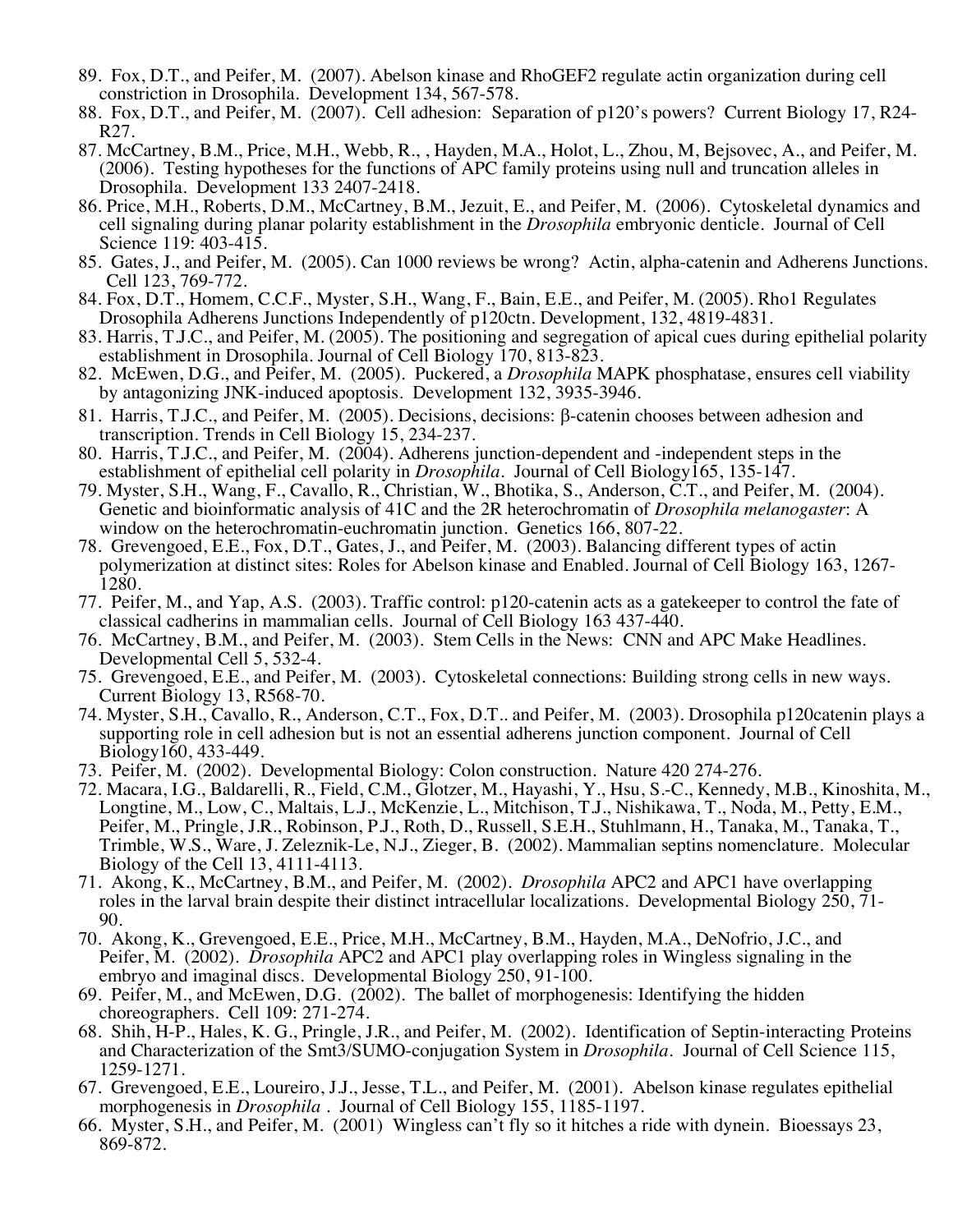- 65. McCartney, B.M., McEwen, D.G., Grevengoed,, E., Maddox, P., Bejsovec, A., Peifer, M. (2001) *Drosophila* APC2 and Armadillo participate in tethering mitotic spindles to cortical actin. Nature Cell Biology 3, 933-938.
- 64. McEwen, D.G., and Peifer, M. (2001) Wnt signaling: The Naked Truth? Current Biology 11: R524-R526.
- 63. Loureiro, J.J., Akong, K., Cayirlioglu, P., Baltus, A.E., DiAntonio, A., and Peifer, M. (2001) Activated Armadillo/ß-catenin does not play a general role in cell migration and process extension in *Drosophila*. Developmental Biology 235: 33-44.
- 62. Simcha, I., Kirkpatrick, C., Sadot, E., Shtutman, M. Polevoy, G., Geiger, B., Peifer, M., and Ben-Ze'ev, A. (2001). Cadherin Sequences that Inhibit ß-catenin Signaling: a Study in Yeast and Mammalian Cells. Molecular Biology of the Cell 12: 1177-88.
- 61. Tepass, U., Truong, K., Godt, D., Ikura, M., Peifer, M. (2000). Cadherins in embryonic and neural morphogenesis.. Nature Reviews: Molecular Cell Biology1: 91-100.
- 60. Adam, J.C., Pringle, J.R., and Peifer, M. (2000). Evidence for functional differentiation among *Drosophila* septins in cytokinesis and cellularization. Molecular Biology of the Cell 11: 3123-3135.
- 
- 59. Peifer, M. (2000). Travel bulletin: traffic jams cause tumors. Science 289, 67-69. 58. McEwen, D.G., Cox, R.T., and Peifer, M. (2000). The canonical Wg and JNK signaling cascades collaborate to promote both dorsal closure and ventral patterning. Development 127, 3607-3617.
- 57. McEwen, D.G., and Peifer, M. (2000). Wnt signaling: Moving in a new direction. Current Biology 10, R562-R564.
- 56. Cox, R.T., McEwen, D.G., Myster, D.G., Duronio, R.J., Loureiro, J., and Peifer, M. (2000). A screen for mutations that suppress the phenotype of *Drosophila armadillo*, the ß-catenin homolog. Genetics 155, 1725- 1740.
- 55. McCartney, B.M., and Peifer, M. (2000). Teaching tumor suppressors new tricks. Nature Cell Biol. 2, E58- 60.
- 54. Peifer, M., and Polakis, P. (2000). Wnt signaling in oncogenesis and embryogenesis: A look outside the nucleus. Science 287, 1606-1609.
- 53. Peifer, M., and Tepass, U. (2000). Cell Biology: Which way is up? Nature 403, 611-612.
- 52. McCartney, B., Dierick, H.A., Kirkpatrick, C., Moline, M.M., Baas, A., Peifer, M., and Bejsovec, A. (1999). *Drosophila* APC2 is a cytoskeletally-associated protein that regulates Wingless signaling in the embryonic epidermis. J. Cell Biol. 146, 1303-1318.
- 51. Peifer, M. (1999). Signal transduction: Neither straight nor narrow. Nature 400, 213-215.
- 50. Cox, R.T., Pai,, L.-M., Kirkpatrick, C., Stein,J., and Peifer, M. (1999). Roles of the C-terminus of Armadillo in Wingless signaling in *Drosophila* . Genetics,153, 319-332.
- 49. Cox, R.T., Pai, L.-M., Miller, J.R., Orsulic, S.,Stein,J., McCormick, C.A., Audeh, Y., Wang, W., Moon, R.T., and Peifer, M. (1999). Membrane-tethered *Drosophila* Armadillo cannot transduce Wingless signal on its own. Development 126, 1327-1335.
- 48. Lu, Q., Paredes, M., Medina, M., Zhou, J., Cavallo, R., Peifer, M., Orecchio, L. and Kosik, K.S. (1999). Delta-catenin, an adhesive junction-associated protein which promotes cell scattering. J. Cell Biol. 144, 519-<br>532.
- 47. van Es, J.H., Kirkpatrick, C., van de Wetering, M., Molenaar, M., Miles, A., Kuipers, J. Destrée, O., Peifer, M., and Clevers, H. (1999). Identification of APC2, a homologue of the adenomatous polyposis coli tumour suppressor. Current Biology 9, 105-108.
- 46. Cavallo, R.A., Cox, R.T., Moline, M.M., Roose, J., Polevoy, G.A., Clevers, H., Peifer, M., and Bejsovec, A. (1998). *Drosophila* TCF and Groucho interact to repress Wingless signaling activity. Nature 395, 604-608.
- 45. Loureiro, J., and Peifer, M. (1998). The roles of Armadillo, a *Drosophila* catenin, during central nervous system development. Current Biology 8, 622-632.
- 44. Peifer, M. (1998). Birds of a feather flock together. Nature 395, 324-325.
- 43. Cox, R.T., and Peifer, M. (1998). Wingless/Wnt signaling: The inconvenient complexitites of life. Current Biology 8, R140-R144.
- 42. Pai, L.-M., Orsulic, S., Bejsovec, A. and Peifer, M. (1997). Negative regulation of Armadillo, a Wingless effector in *Drosophila*. Development 124, 2255-2266.
- 41. Cavallo, R., Rubenstein, D., and Peifer, M. (1997). Armadillo and dTCF: A marriage made in the nucleus. Curr. Opin. Genet. Devel. 7, 459-466.
- 40. van de Wetering, M., Cavallo, R., Dooijes, D., van Beest, M., van Es, J., Loureiro, J., Ypma, A., Hursh, D., Jones, T., Bejsovec, A., Peifer, M., Mortin, M., and Clevers, H. (1997). Armadillo co-activates transcription driven by the product of the *Drosophila* segment polarity gene *dTCF* . Cell 88, 789-799.
- 39. Peifer, M. (1997). ß-catenin as oncogene-- the smoking gun. Science 275, 1752-1753.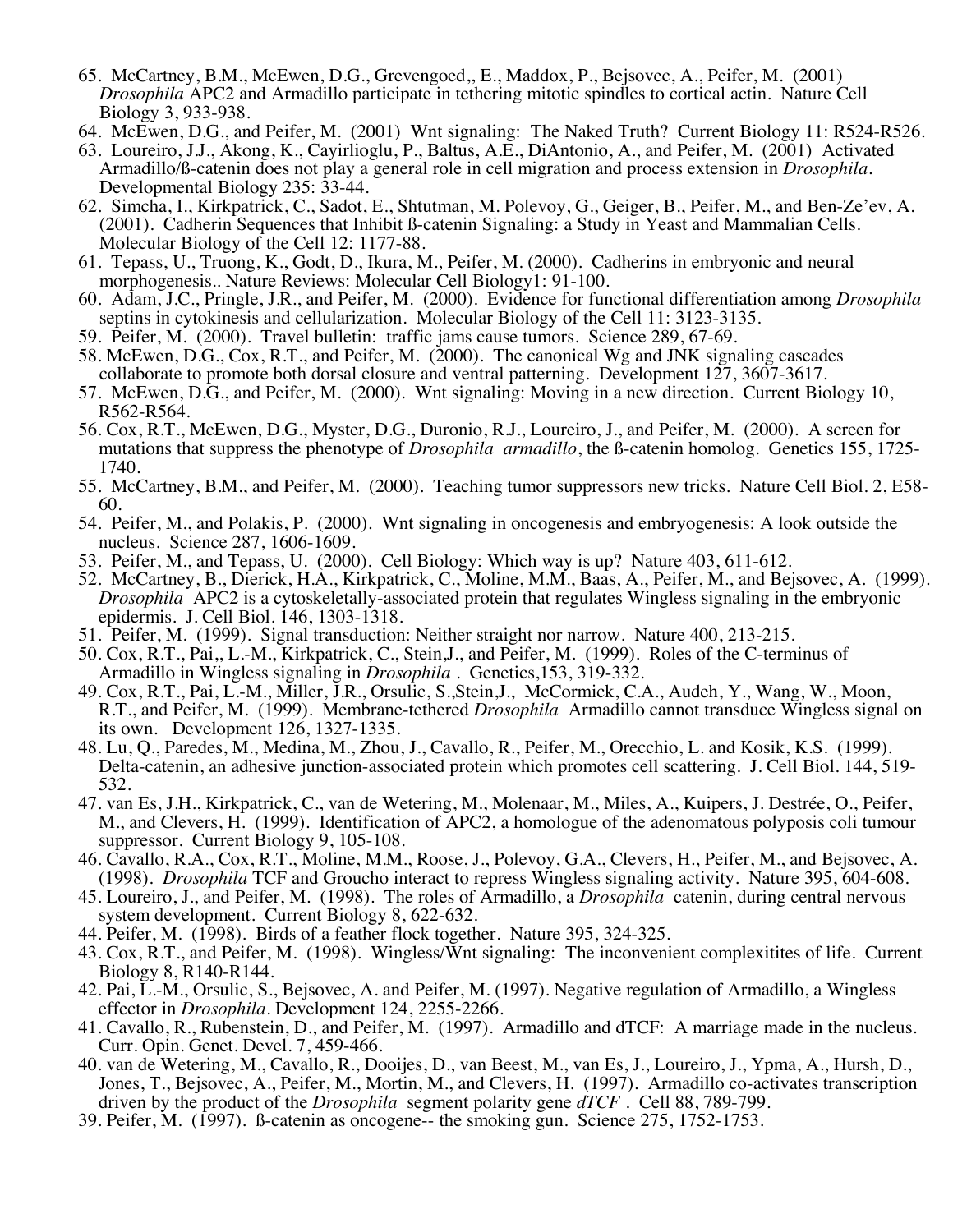- 38. Pai, L.-M., Kirkpatrick, C., Blanton, J., Oda, H., Takeichi, M., and Peifer, M. (1996). a-catenin and DEcadherin occupy distinct binding sites on *Drosophila* Armadillo that differ substantially in size. J. Biol. Chem. 271, 32411-32420.
- 37. Orsulic, S., and Peifer, M. (1996). Wingless lands at last. Current Biology 6, 1363-1367.
- 36. Orsulic, S., and Peifer, M. (1996). An in vivo structure-function study of Armadillo, the ß-catenin homolog, reveals both separate and overlapping regions of the protein required for cell adhesion and for Wingless signaling. J. Cell Biol. 134, 1283-1301.
- 35. Cox, R., Kirkpatrick, C., and Peifer, M. (1996). Armadillo is required for adherens junction assembly, cell polarity and morphogenesis during *Drosophila* embryogenesis, J. Cell Biol. 134, 133-148.
- 34. Peifer, M. (1996). Regulating cell proliferation: as easy as APC (Perspective). Science 272, 974-975.
- 33. Bejsovec, A. and Peifer, M. (1996). The wingless/Wnt-1 signaling pathway new insights into the cellular mechanisms of signal transduction. In: Advances in Developmental Biology Volume 4, p. 1-45 (P. Wassarman, ed.). JAI Press, Connecticut
- 32. Fares, H., Peifer, M., and Pringle, J.P. (1995). Localization and possible functions of *Drosophila* septins. Mol. Biol. Cell 6, 1843-1859.
- 31. Rauskolb, C., Smith, K., Peifer, M., and Wieschaus, E. (1995). *extradenticle* determines segmental identities throughout *Drosophila* development. Development 121, 3663-3673.
- 30. Peifer, M. (1995). Cell adhesion and signal transduction-- the Armadillo connection. Trends Cell Bio. 5, 224-229.
- 29. Kirkpatrick, C., and Peifer, M. (1995). Not just glue- cell-cell junctions as cellular signaling centers (review). Curr. Opin. Genet. Devel. 5, 56-65.
- 28. Peifer, M., Pai, L.-M., and Casey, M. (1994). Phosphorylation of the *Drosophila* adhesive junction protein Armadillo: roles for Wingless signal and Zeste white-3 kinase. Dev. Biol. 166, 543-556.
- 27. Peifer, M. (1994). The two faces of Hedgehog (Perspective). Science 266, 1492-1493.
- 26. Peifer, M., Berg, S., and Reynolds, A.B. (1994). A repeating amino acid motif shared by proteins with diverse cellular roles. Cell 76, 789-791.
- 25. Peifer, M., Sweeton, D., Casey, M., and Wieschaus, E. (1994). *wingless* signal and Zeste-white 3 kinase trigger opposing changes in the intracellular distribution of Armadillo. Development 120, 369-380.
- 24. Orsulic, S., and Peifer, M. (1994). A method to stain nuclei of *Drosophila* for confocal microscopy. Biotechniques 16, 441-447.
- 23. Peifer, M. (1993). Cancer, catenins, and cuticle patterning: a complex connection. Science 262, 1667-1668.
- 22. Peifer, M., Orsulic, S., Pai, L.-M., and Loureiro, J. (1993). A model system for cell adhesion and signal transduction in *Drosophila*. 1993 Development Suppl. 163-176.
- 21. Rauskolb, C., Peifer, M., and Wieschaus, E. (1993). *extradenticle* , a regulator of homeotic gene activity, is a homolog of the homeobox-containing human proto-oncogene PBX1. Cell 74, 1101-1112.
- 20. Peifer, M. (1993). The product of the *Drosophila* segment polarity gene *armadillo* is part of a multiprotein complex similar to the vertebrate adherens junction. J. Cell Science 105, 993-1000.
- 19. Peifer, M., Orsulic, S., Sweeton, D., and Wieschaus, E. (1993). A role for the *Drosophila* segment polarity gene *armadillo* in cell adhesion and cytoskeletal integrity during oogenesis. Development 118, 1191-1207.
- 18. Peifer, M., and Wieschaus, E. (1993). The *Drosophila melanogaster* segment polarity gene *armadillo* is highly conserved in sequence and expression in the house fly, *Musca domestica*. J. Mol. Evol.36, 224-233.
- 17. Peifer, M., McCrea, P., Green K., Wieschaus, E., and Gumbiner, B. (1992). The vertebrate adhesive junction proteins ß-catenin and plakoglobin and the *Drosophila* segment polarity gene *armadillo* form a multigene family with similar properties. J. Cell Biology 118, 681-691.
- 16. Peifer, M. and Bejsovec, A. (1992). Knowing your neighbors; cell interactions determine intrasegmental pattern in *Drosophila*. Trends in Genetics 8, 243-248.
- 15. Peifer, M., Rauskolb, C., Williams, M., Riggleman, B., and Wieschaus, E. (1991). The segment polarity gene *armadillo* affects the *wingless* signaling pathway in both embryonic and adult pattern formation. Development 111, 1028-1043.
- 14. Peifer, M., and Wieschaus, E. (1990). The segment polarity gene *armadillo* encodes a functionally modular protein that is the *Drosophila* homolog of human plakoglobin. Cell 63, 1167-1178.
- 13. Peifer, M., and Wieschaus, E. (1990). Mutations in the *Drosophila* gene *extradenticle* affect the way specific homeodomain proteins regulate segmental identity. Genes Dev. 4: 1209-1223.
- 12. Simon, J., Peifer, M., Bender, W., and O'Connor, M. (1990). Regulatory elements of the bithorax complex that control expression along the anterior-posterior axis. EMBO J.4, 3945-3956.
- 11. O'Connor, M., Peifer, M., and Bender, W. (1989). Constructing large DNA segments in *E. coli.* Science 244: 1307-1312.